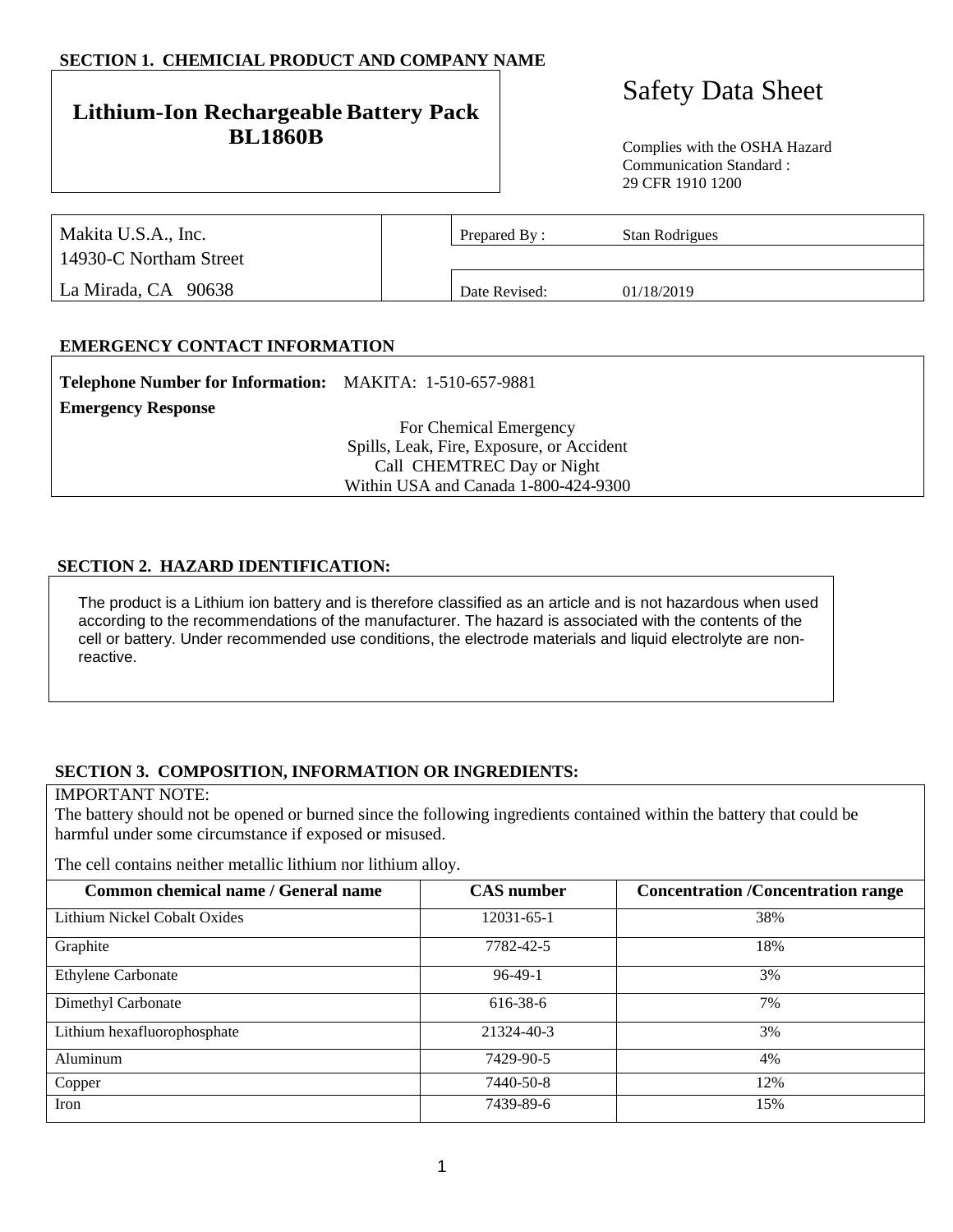## **CONTINUED: SECTION 3. COMPOSITION, INFORMATION OR INGREDIENTS:**

UN number: UN3480

Watt-hour rating: 11.3 Wh / 10.8 Wh (Nominal / Rated)

## **SECTION 4. FIRST AID MEASURE:**

| The product contains organic electrolyte. In case of electrolyte leakage from the battery, actions described below are required. |                                                                                                                                                                                                  |  |
|----------------------------------------------------------------------------------------------------------------------------------|--------------------------------------------------------------------------------------------------------------------------------------------------------------------------------------------------|--|
| Eye contact:                                                                                                                     | Flush the eyes with plenty of clean water for at least 15 minutes immediately, without rubbing, and call a doctor. If<br>appropriate procedures are not taken, this may cause an eye irritation. |  |
| Skin contact:                                                                                                                    | Wash the contact areas off immediately with plenty of water and soap. If appropriate procedures are not taken, this may<br>cause sores on the skin.                                              |  |
| Inhalation:                                                                                                                      | Remove to fresh air immediately, and call a doctor.                                                                                                                                              |  |

## **SECTION 5. FIRE FIGHTING MEASURES:**

- Use specified extinguishers (gas, foam, powder) and extinguishing system under the Fire Defense Law.
- Since corrosive gas may be produced at the time of fire extinguishing, use an air inhalator when danger is predicted.
- Use a large amount of water as a supportive measure in order to get cooling effect if needed. (Indoor/outdoor fire hydrant)
- Carry away flammable materials immediately in case of fire.
- Move batteries to a safer place immediately in case of fire.

## **SECTION 6. ACCIDENTAL RELEASE MEASURES:**

- Wipe off with dry cloth
- Keep away from fire
- Wear safety goggles, safety gloves as needed

#### **SECTION 7. HANDLING AND STORAGE:**

| Storage:     | Store within the recommended limit of -20 $\degree$ C to 45 $\degree$ C (-4 $\degree$ F to 113 $\degree$ F), well-ventilated area.<br>Do not expose to high temperature $(60^{\circ}C/140^{\circ}F)$ . Since short circuit can cause burn hazard or safety vent to open, do<br>not store with metal jewelry, metal covered tables, or metal belt. |
|--------------|---------------------------------------------------------------------------------------------------------------------------------------------------------------------------------------------------------------------------------------------------------------------------------------------------------------------------------------------------|
| Handling:    | Do not disassemble, remodel, or solder. Do not short $+$ and $-$ terminals with a metal.<br>Do not open the battery.                                                                                                                                                                                                                              |
| Charging:    | Charge within the limits of $0^{\circ}$ C to $45^{\circ}$ C (32 $^{\circ}$ F to 113 $^{\circ}$ F) temperature. Charge with specified charger designed for this<br>battery.                                                                                                                                                                        |
| Discharging: | Discharge within the limits of -20 $\rm{^{\circ}C}$ to 60 $\rm{^{\circ}C}$ (-4 $\rm{^{\circ}F}$ to 140 $\rm{^{\circ}F}$ ) temperature.                                                                                                                                                                                                            |
| Disposal:    | Dispose in accordance with applicable federal, state and local regulations.                                                                                                                                                                                                                                                                       |
| Caution:     | Fire, Explosion, and Severe Burn Hazard. Do not Crush, Disassemble,<br>Heat Above $100^{\circ}$ C/212 <sup>o</sup> F, or Incinerate.                                                                                                                                                                                                              |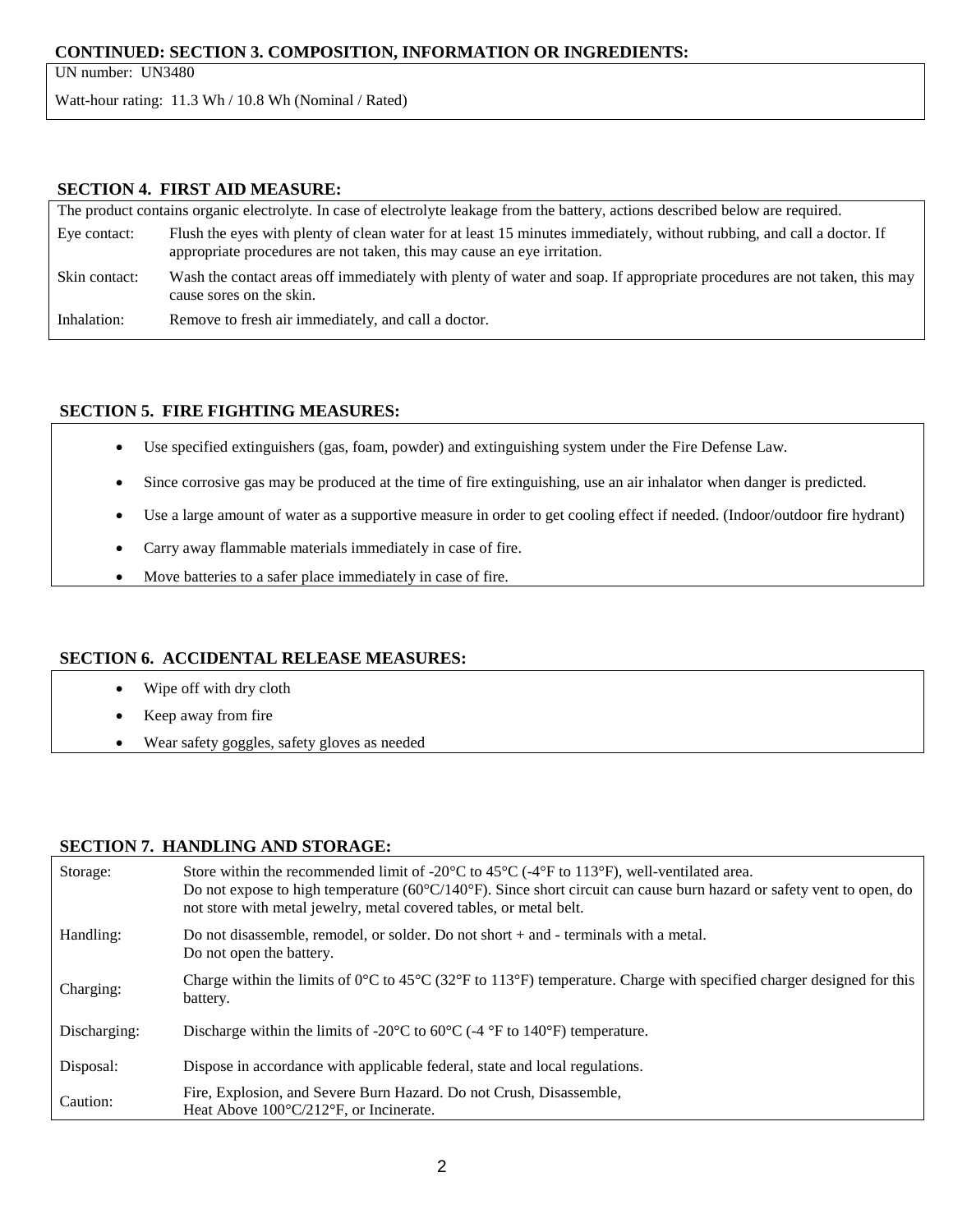#### **SECTION 8. EXPOSURE CONTROLS AND PERSONAL PROTECTION:**

| Acceptable concentration: | Not specified in ACGIH.                                                          |
|---------------------------|----------------------------------------------------------------------------------|
| Facilities:               | Provide appropriate ventilation such as local ventilation system in the storage. |
| Protective clothing:      | Gas mask for organic gases, safety goggle, safety glove.                         |

#### **SECTION 9. PHYSICAL AND CHEMICAL PROPERTIES:**

| Appearance:                       | Lithium Ion Rechargeable Cells. |
|-----------------------------------|---------------------------------|
| <b>Average Operating Voltage:</b> | 3.60 V                          |

## **SECTION 10. STABILITY AND REACTIVITY:**

External short-circuit, deformation by crush, high temperature (over 100°C) exposure of a battery cause generation of heat and ignition.

## **SECTION 11. TOXICOLOGICAL INFORMATION:**

| Acute toxicity: | No information as a battery |
|-----------------|-----------------------------|
| Local effects:  | No information as a battery |

## **SECTION 12. ECOLOGICAL INFORMATION:**

When exhausted battery is buried in the ground, corrosion may be caused on the outer case of battery and electrolyte may be oozed. There is no information on environmental influence.

## **SECTION 13. DISPOSAL CONSIDERATIONS:**

When battery is disposed, isolate positive  $(+)$  and negative  $(-)$  terminals of the battery to avoid those terminals from touching each other. Batteries may be short-circuited when piled up or mixed with the other batteries in disorder. Dispose in accordance with applicable federal, state and local regulations.

## **SECTION 14. TRANSPORT INFORMATION:**

- The cells in these batteries have been tested and meet the requirements for the UN Manual of Tests and Criteria, Part III, subsection 38.3
- When a number of batteries are transported by ship, vehicle and railroad avoid high temperature and dew condensation.
- Avoid transportation which may cause damage of package.
- Lithium-ion batteries are not subject to dangerous goods regulation for the purpose of transportation by the International Maritime Dangerous Goods regulations (IMDG). For Lithium-ion batteries, the Watt-hour rating is no more than 20Wh /cell and 100Wh/ battery pack can be treated as "non-dangerous goods" by the United Nations Recommendations on the Transport of Dangerous Goods/Special Provision 188, provided that the products are prevented from being short-circuited with each other and are packaged in an appropriate condition which satisfies Packing Group II performance level.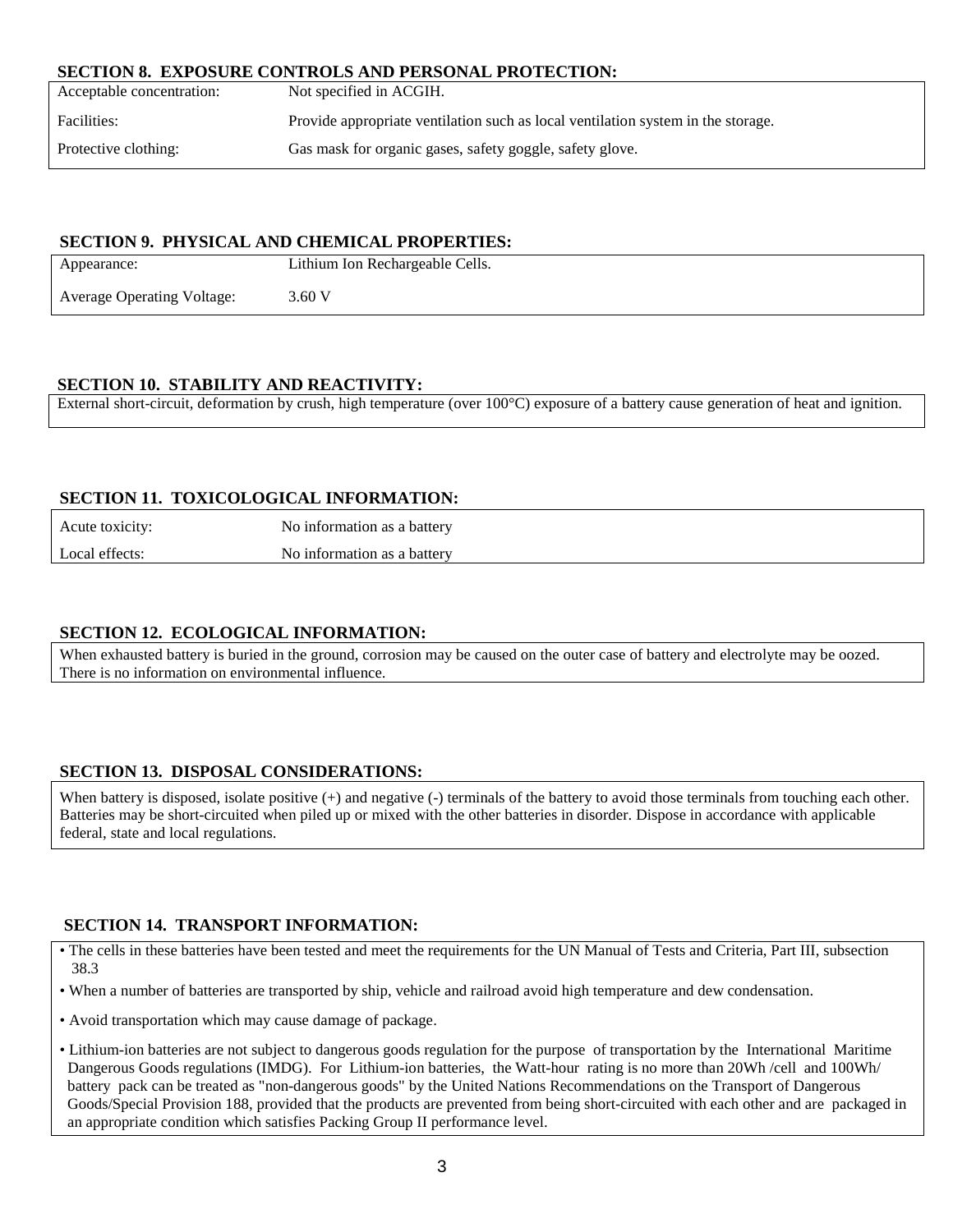## **CONTINUED: SECTION 14. TRANSPORT INFORMATION:**

• IATA (International Air Transport Association): Dangerous Goods Regulation

 Packing Instruction 965 (Lithium ion or lithium polymer cells and batteries without electronic equipment) went into effect April 1, 2016: Lithium ion cells and batteries must be offered for transport at a state of charge not exceeding 30 per cent of their rated capacity. UN 3480, PI 965, Section IA and IB and II will be restricted to carriage on cargo aircraft. All packages must bear the Cargo Aircraft Only label in addition to the other marks and labels required by the Regulations.

• US Hazardous Materials Regulations 49 CFR (Code of Federal Regulations) Sections 173-185 Lithium batteries and cells.

Section II requirements apply to lithium-ion cells with a Watt-hour rating not exceeding 20 Wh and lithium-ion batteries with a Watthour rating not exceeding 100 Wh packed in quantities that within the allowance permitted in Section II, Table 965-11.

| <b>TABLE 965-II</b>                                |                                                                                    |                                                                                            |                                                                                                   |
|----------------------------------------------------|------------------------------------------------------------------------------------|--------------------------------------------------------------------------------------------|---------------------------------------------------------------------------------------------------|
| Contents                                           | Lithium-ion cells and/or batteries<br>with a Watt-hour rating of 2.7 Wh<br>or less | Lithium-ion cells with a Watt-<br>hour rating of more than 2.7Wh<br>but not more than 20Wh | Lithium-ion batteries with a<br>Watt-hour rating of more than<br>2.7Wh but not more than<br>100Wh |
| Maximum number of cells /<br>batteries per package | No limit                                                                           | 8 cells                                                                                    | 2 Batteries                                                                                       |
| Maximum net quantity per<br>package                | $2.5$ kg                                                                           | N/A                                                                                        | N/A                                                                                               |

Lithium-ion cells and batteries meeting the requirements in this section are not subject to other additional requirements of these Regulations except for:

- Each cell and battery is of the type proven to meet the requirements of each test in the UN Manual of Tests and Criteria, Part III, subsection 38.3;
	- cells and batteries must be manufactured under a quality management program;
	- for batteries, The Watt-hour rating must be marked on the outside of the battery case;
	- Each package must be capable of withstanding a 1.2m drop test in any orientation without:
		- damage to cells or batteries contained therein;
		- shifting of the contents so as to allow battery to battery (or cell to cell) contact;
		- release of contents.
- Each package must be marked with the lithium battery mark and the cargo aircraft only Label.
- A shipper is not permitted to offer for transport more than one package prepared according to Section II in any single consignment.

Section IB requirements apply to lithium-ion cells with a Watt-hour rating not exceeding 20 Wh and lithium-ion batteries with a Watthour rating not exceeding 100 Wh packed in quantities that exceed the allowance permitted in Section II, Table 965-II.

Quantities of lithium-ion cells or batteries that exceed the allowance permitted in Section II, Table 965-II must be assigned to Class 9 and are subject to all of the applicable provisions of Regulation.

Where classified as lithium batteries packed with equipment (UN3481), IATA Dangerous Goods Regulations packing instruction 966 is applied.

Where classified as lithium batteries installed in equipment (UN3481), IATA Dangerous Goods Regulations packing instruction 967 is applied.

## **SECTION 15. REGULATORY INFORMATION:**

IMDG Code: International Maritime Dangerous Goods (IMDG) Code 2018 Edition

ICAO TI: International Civil Aviation Organization (ICAO) Technical Instructions for the Safe Transport of Dangerous Goods by Air 2019-2020 Edition

IATA DGR: International Air Transport Association (IATA) Dangerous Goods Regulations 60th Edition